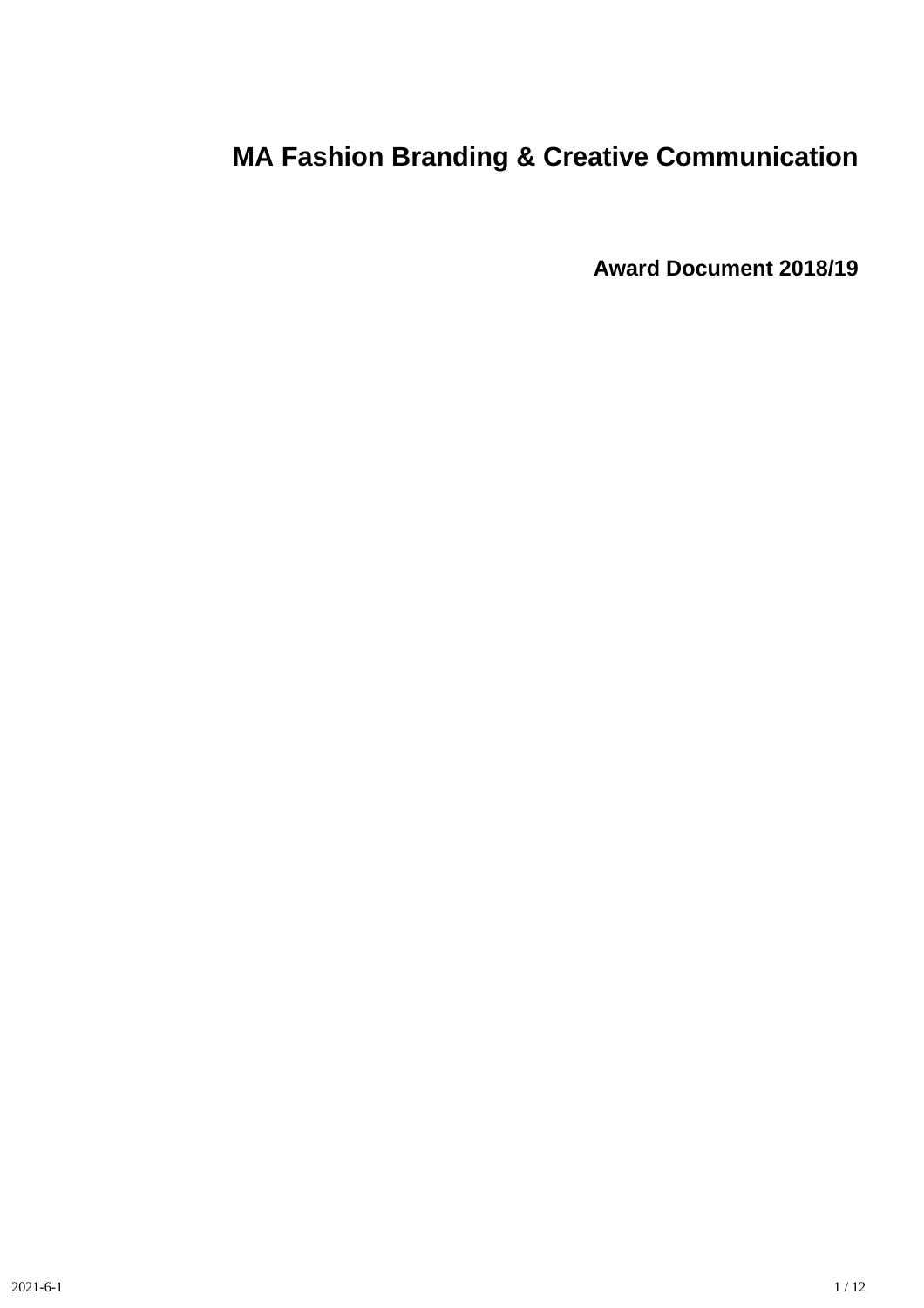## **Course Map - MA Fashion Branding & Creative Communication**

|                                                                   | Stage 1                                                                                   |                                                                         |
|-------------------------------------------------------------------|-------------------------------------------------------------------------------------------|-------------------------------------------------------------------------|
| Study Block 1                                                     | Study Block 2                                                                             | Study Block 3                                                           |
| AD720<br><b>Research Practice</b><br>Compulsory<br>(20 credits)   | AD740<br><b>Creative Futures</b><br>Compulsory<br>(20 credits)                            | AD750<br><b>Independent Major Project</b><br>Compulsory<br>(60 credits) |
| <b>FAB710</b><br>Image and Identity<br>Compulsory<br>(40 credits) | <b>FAB730</b><br><b>Communication, Event and Experience</b><br>Compulsory<br>(40 credits) |                                                                         |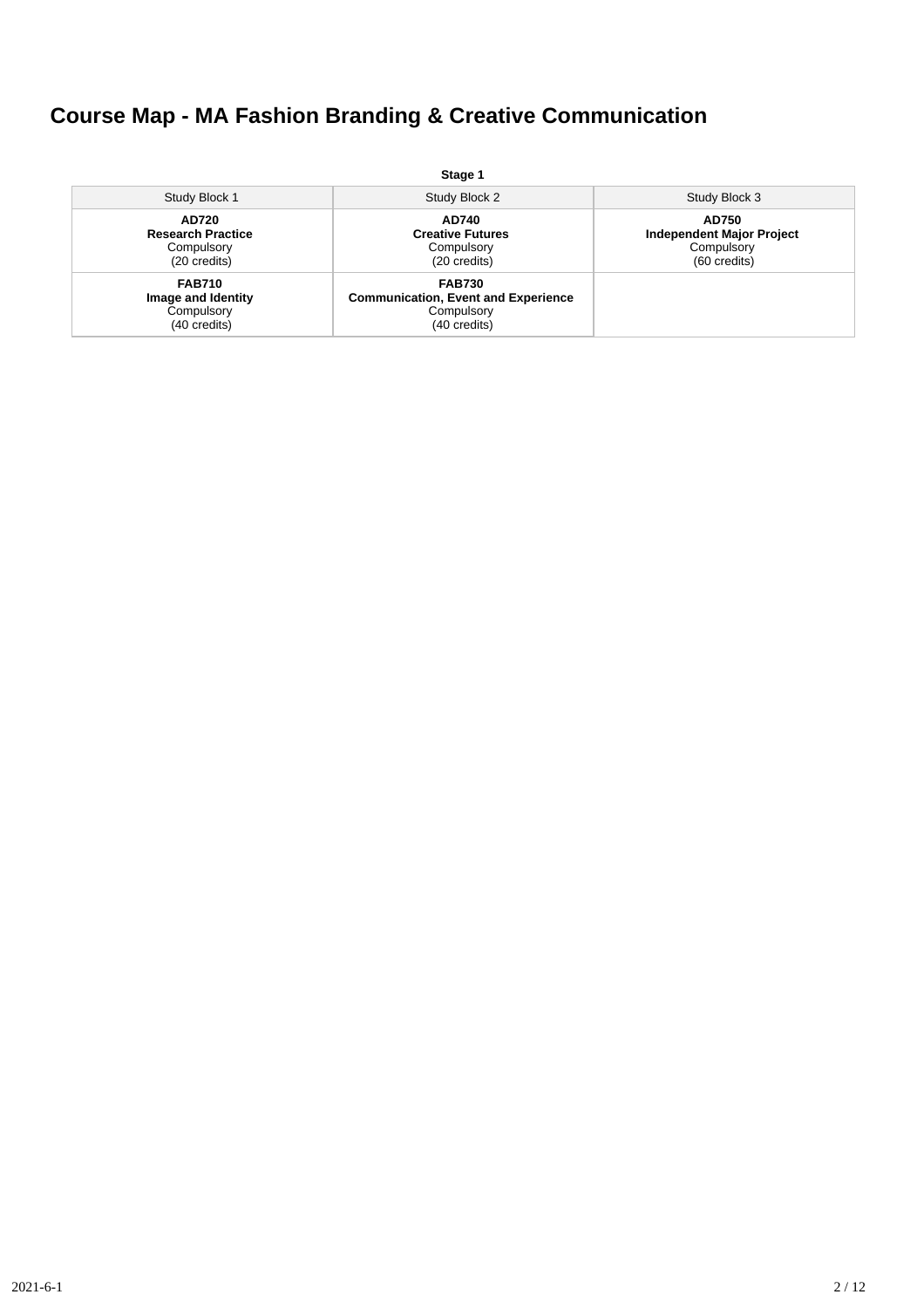## **General Course Information**

| <b>Status</b>                                                              | Approved                                                                                                                                                                                                            |  |  |  |  |
|----------------------------------------------------------------------------|---------------------------------------------------------------------------------------------------------------------------------------------------------------------------------------------------------------------|--|--|--|--|
| <b>Qualification (course type)</b>                                         | Postgraduate Course                                                                                                                                                                                                 |  |  |  |  |
| <b>Course Title</b>                                                        | MA Fashion Branding & Creative Communication                                                                                                                                                                        |  |  |  |  |
| Intermediate Qualification(s)                                              | PG Dip, PG Cert                                                                                                                                                                                                     |  |  |  |  |
| <b>Awarding Institution</b>                                                |                                                                                                                                                                                                                     |  |  |  |  |
| <b>Location of Delivery</b>                                                | OFF CAMPUS (DISTANCE OR BLENDED LEARNING)                                                                                                                                                                           |  |  |  |  |
| <b>Duration of course</b>                                                  | 1 years                                                                                                                                                                                                             |  |  |  |  |
| <b>Professional, Statutory and</b><br><b>Regulatory Body Accreditation</b> |                                                                                                                                                                                                                     |  |  |  |  |
| <b>Accreditation Renewal Date</b>                                          |                                                                                                                                                                                                                     |  |  |  |  |
| <b>UCAS Code</b>                                                           |                                                                                                                                                                                                                     |  |  |  |  |
| <b>Relevant External</b><br><b>Benchmarking</b>                            | Art & Design (2017) - QAA<br>٠<br>Master's Degree Characteristics Statement (2015) - QAA<br>٠<br>Enterprise and entrepreneurship education: Guidance for UK Higher Education<br>$\bullet$<br>providers (2012) - QAA |  |  |  |  |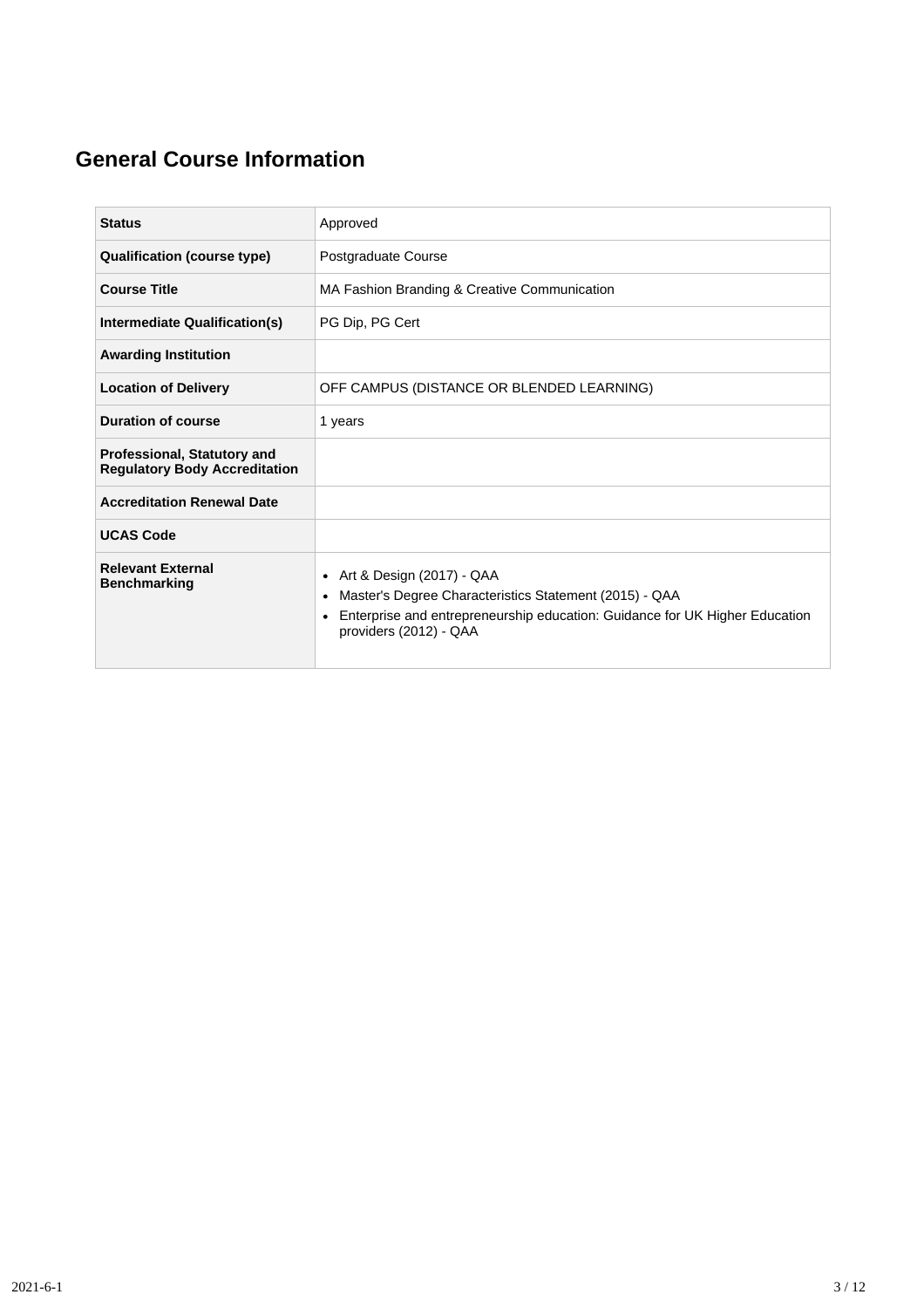### **Course Aims**

#### Entry Requirements:

For entry onto our Master's programmes at CSVPA we recognise a wide variety of qualifications and/or relevant experience. We encourage applications from people of all ages, backgrounds and cultures, with demonstrable experience and interest in their subject whom we believe will benefit from study at postgraduate level.

The minimum entry qualifications for our MA programmes are:

- A good BA (Hons) degree or equivalent qualification in art or design or a closely related subject.
- A portfolio demonstrating appropriate skills, research and prior experience of the subject.
- A Personal Statement that tells us about you, your approach to practice, and your ambitions and aspirations for the future.

All portfolios and applications will be approved by the Head of Department or relevant Course Leader. Where possible, we will invite you to meet us through an informal interview online or in person.

Applications without the qualifications or disciplinary background identified above but who demonstrate relevant experience, necessary skills and intellectual achievement needed to succeed on the course will be considered on an individual basis. Equivalent experience should be evidenced with a professional CV. In some cases students may be required to complete a Graduate Diploma or Pre-Master's before progressing onto MA programmes.

The minimum level of attainment required for admission onto a programme in the Postgraduate regulations is a score of 6.5 overall with a minimum of 5.5 in each component of the British Council IELTS Academic English Test, or equivalent.

Please follow the links below for additional information on our entry requirements along with the specific requirements of the course as well as information on fees and funding.

www.csvpa.com/art-and-design/ma-art-design/course-details/entry-requirements.htm#menu

<http://www.csvpa.com/art-and-design/ma-art-design/course-details/about.htm#menu>

<http://www.csvpa.com/art-and-design/ma-art-design/course-details/fees.htm#menu>

<http://www.csvpa.com/art-and-design/ma-art-design/course-details/student-finance.htm#menu>

#### Distinctive features:

**MA Fashion: Branding & Creative Communication** at CSVPA is a contemporary, flexible and student-centred programme designed to develop the skills, innovation and creative vision necessary for the fast-moving world of visual branding and fashion communications. The Fashion School at CSVPA aims to produce versatile, creative individuals, with a strong sense of personal identity and a considered, contemporary aesthetic who are ready to operate within both the commercial and conceptual realms of fashion.

Throughout the 12-month programme based in our central Cambridge studios, you will identify and refine a specialist knowledge of your chosen field of fashion communication, applying your theoretical and practical knowledge of visual branding to creative promotional projects that communicate with a variety of fashion audiences in different spaces and contemporary platforms.

You will find new sources of inspiration and explore exciting new directions for your image-making practice, with opportunities to experiment across illustration and graphic media, art direction, editorial (print and digital), styling, photography and moving image to develop your unique style and approach to the contemporary branding of fashion. Lectures and case studies will build a theoretical knowledge of key principles and contemporary strategies of visual branding, media and promotion, and you will be supported to develop your own style and voice in both visual and written communication. You will go on to apply this specialist knowledge to a variety of projects, live events and/or digital and experiential platforms to build a cutting-edge and dynamic body of work.

Set and self-initiated projects will help refine essential design and image production skills, develop practical tools and informed awareness of the current technologies, platforms and spaces through which fashion is communicated and experienced today. Individual and collaborative projects will engage you with real-world situations, events, clients, users and communities.

You will develop the research skills at the heart of innovative visual communication practices, and be introduced to current thinking in critical design to help you develop your own voice and locate your own practice within relevant theoretical, ethical, technological and global contexts.

Practical knowledge is enriched through lectures and seminars that address the changing spaces and platforms of fashion media and communication, and introduce historical and theoretical debates that frame the fashion image and its importance in digital and post-digital culture.

Opportunities for internships and mentoring with partners including the fashion media and communications leader Hearst Magazines UK help you make industry contacts, build your CV, and prepare you for future work by giving you experience of working within a professional creative environment. Workshops and talks from Visiting Lecturers from industry provide professional insight and career advice. Support for professional practice will give you the confidence to network, build your personal brand and presence online, identify opportunities for collaboration and freelance work, and refine an impressive and distinctive portfolio.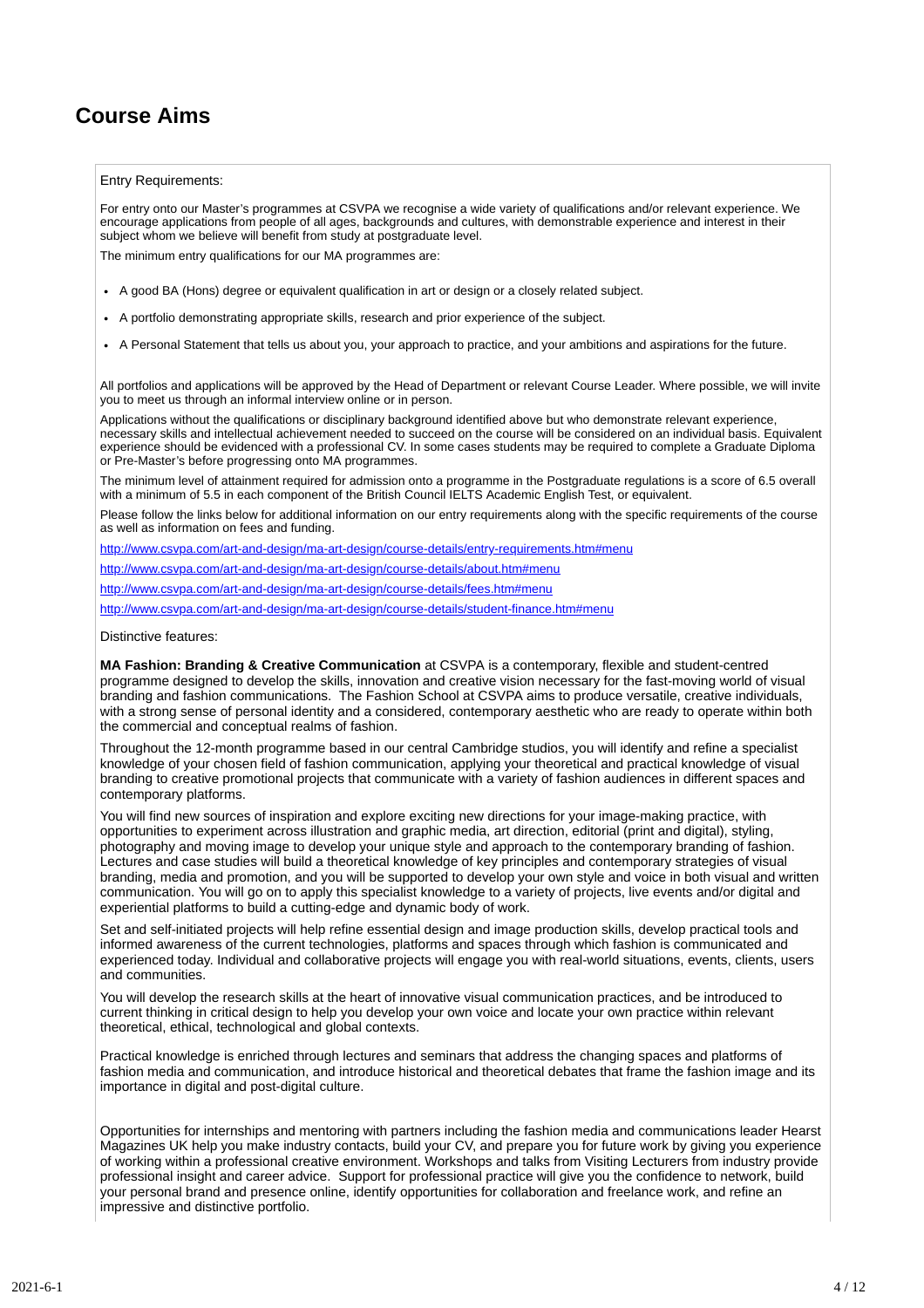In the past students specialising in fashion promotion and communication have worked on diverse projects including fashion animation and film; fashion photography; interactive digital design; digital experience; fashion editorial and magazines. Previous Visiting Lecturers have included industry professionals working in the fashion and media industries, including fashion illustration, high street fashion branding, fashion media and magazines. Workshops and live briefs have included a branding and communication brief set by contemporary online fashion brand Sosandar; fashion editorial brief set by Anne-Marie Curtis, Editor-in-Chief of *ELLE* magazine.

Our inter-disciplinary staff team are available to support all students across our postgraduate programmes, giving you the flexibility to work across the field of fashion communications—essential for success in this particular multi-disciplinary field. You will be helped to develop new technical, practical and digital skills and build a professional portfolio that demonstrates both core abilities and creative flair. As well as refining your knowledge and awareness of current practices, platforms and media technologies, our staff can support you to develop additional skills in animation and moving image, illustration or photography to realise a variety of final outcomes and ambitions.

#### Resources:

All students on our MA programmes have access to a wide range of resources to support the hybrid nature of contemporary practice across art and design. Resources include wood and metal 3D workshops; wet dark room and digital suites; drawing studio; live performance studio; studio facilities for product, fashion and portrait photography; industrial sewing machines and Gerber technology; industry-standard software including Adobe Creative Suite and Maxon Cinema 4D.

In addition to facilities and expertise offered at CSVPA, students have been supported to collaborate with experts and engineers from the local creative technology industry and University of Cambridge and gain access to leading-edge technology and equipment through Cambridge Makespace.

#### Local-Global

We celebrate the 'local', encouraging our students to engage with Cambridge's historic surroundings, home to one of the most dynamic student communities in the world. Located in one of the UK's top ten hotspots for technology and creative entrepreneurship, our students take advantage of opportunities offered by expertise in the city's universities and the region's Silicon Fen, forging collaborations that link creative arts practice to the design and technology industries on their doorstep—as evidenced in previous MA projects in interactive digital design and holographic experience, education, and fashion technology and materials.

At the same time we are an international community with staff and students from all over the world: we work together to develop both our home and international students as the informed and responsible graduates that will be tomorrow's global citizens. Induction activities and cross-disciplinary collaborative projects embed our shared values, professional responsibilities and ethical behaviours from the start. Throughout our postgraduate programmes we work together to build the foundations of a solid and supportive community of practice, actively sharing the diversity of our experience and knowledge while building lasting international networks for the future.

#### *Course Structure*

**MA Fashion: Branding & Creative Communication** is delivered over one calendar year for full-time students. You will study for three Study Blocks. Each block consists of 12 teaching weeks plus 3-4 assessment weeks.

Study Block 1 invites you to build your skills, knowledge and understanding for effective visual branding of fashion. After a diagnostic and exploratory induction, **Image + Identity** provides targeted projects that help you refine skills, try out new methods and materials both traditional and digital, and explore a variety of aspects of fashion image-making— including fashion styling, photography, moving image, fashion graphics and media—alongside theoretical and practical explorations of brand identity and production. You will deepen your understanding of the contemporary influences on fashion and its visual communication, and seminars and study visits will help you make connections to theoretical and historical debates on the production and consumption of the fashion image in the digital and post-digital world. This enquiry is supported by **Research Practice,** in which you will develop the advanced research skills necessary for postgraduate study, and apply them in practical projects that help you to build a critical framework in which to locate yourself and your developing communications practice.

Study Block 2 looks ahead, and is designed to prepare you for a future in professional practice. In the module **Communication, Event & Experience** you will respond to industry briefs to sharpen a professional approach and gain public exposure for your work. These will help you to propose and deliver your own independent self-initiated projects: you will be supported to collaborate and identify appropriate external partners in industry, technology or the commercial world of fashion to create innovative proposals for campaigns that might include pop-up events, live shows, exhibitions or digital experiences.

Your position as a future-thinking practitioner will be strengthened through **Creative Futures**, in which you will work with other MA students to explore the critical, technological, environmental, geo-political and ethical issues that impact on contemporary creative practice—and the ways in which artists and designers are responding to the challenges we face today, while speculating about what tomorrow may bring.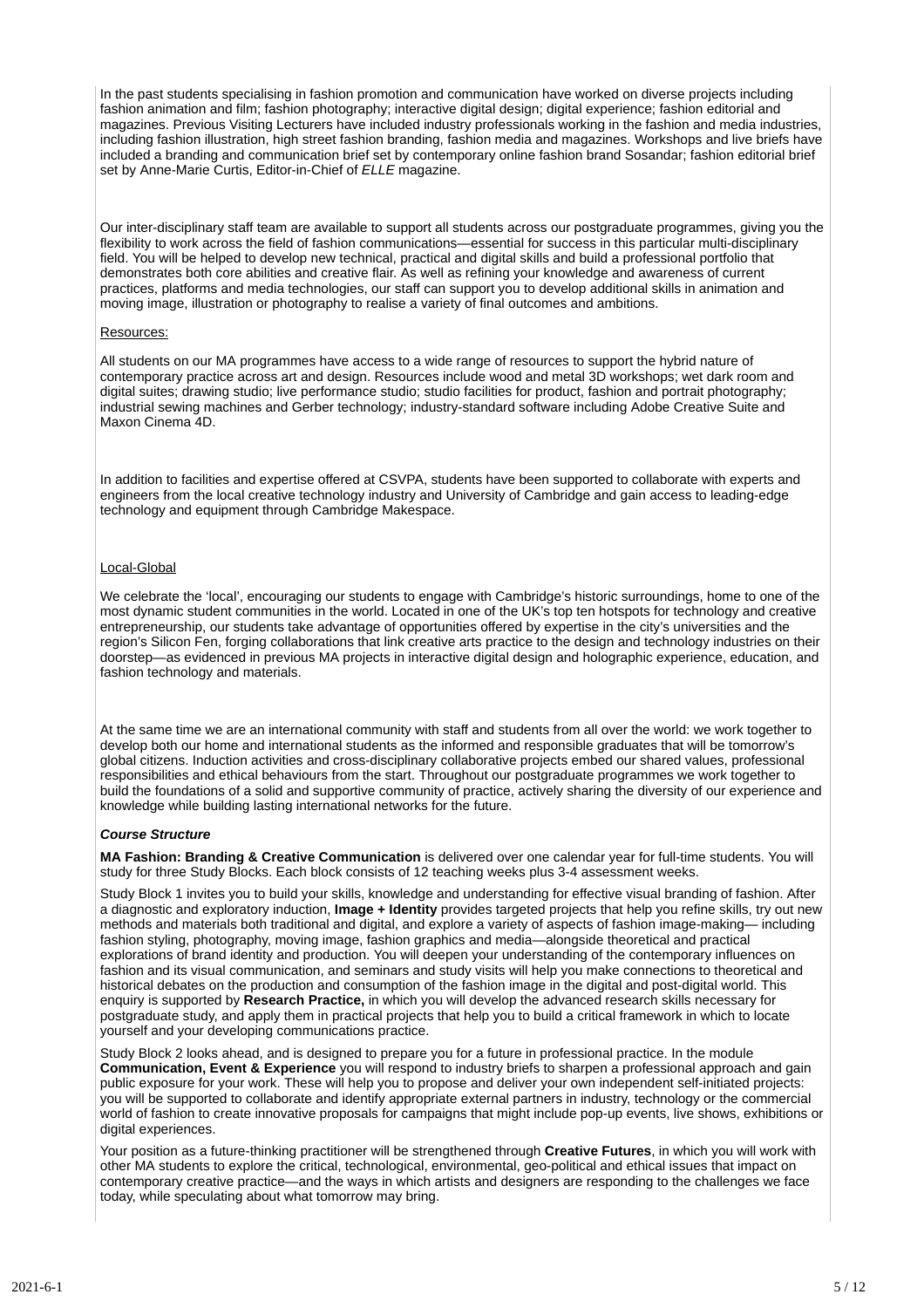Key to learning on MA Fashion: Branding & Creative Communication are the work placement opportunities embedded in the course. You will have the opportunity to apply for an internship, including exciting opportunities in fashion media offered by our partner Hearst Magazines UK. The opportunities to gain insight into the contemporary communication of fashion design, culture, and identity via its digital and print platforms will provide an invaluable opportunity for students on this course.

Alternatively, you will identify and approach an industry mentor, or design and develop a professional or industry-facing project around your own emerging practice.

By building on your engagement with the contemporary professional practice of your discipline and the exploratory projects you have completed, you will have the confidence to design and develop a proposal for your final **Independent Major Project**, to be realised in Study Block 3.

Over the summer term you will focus on an independent research-based project that gives you the freedom to take your practice in your own individual direction. You will lead the project—but you will be guided and supported every step of the journey, with regular group seminars, 1:1 tutorials and technical support to deliver your final outcome. You will continue to chart your progress in your ongoing Critical Reflection Journal, and your final project will be supported by an analytical and critical report that puts it into relevant critical context. You will also be supported in perfecting a professional portfolio or showreel. The MA culminates in a group show where you will consider the professional and public presentation of your **Independent Major Project**, working together to design and promote an event that celebrates the end of your studies and marks the next step into an exciting creative future.

#### Educational Aims:

MA Fashion: Branding & Creative Communication is a contemporary programme in a supportive and encouraging learning environment that empowers our graduates to fulfil their individual potential as creative, ethical and innovative individuals with the skills, knowledge and confidence to take the next steps into creative careers or further study.

All postgraduate programmes at CSVPA share the following common aims:

- To encourage our graduates to recognise their individual strengths by building confidence in their ability to communicate their own creative thinking, originality and vision.
- To enable students to master the subject specific, technical and digital skills necessary for careers in the creative industries.
- To advance research and enquiry as a driver for creative practice.
- To engage students with opportunities for collaboration that models the 'real life' cross-cultural and multi-disciplinary nature of the creative industries worldwide.
- To provide students with the opportunity to complete an informed and intelligent research project that joins up theory and practice, reflects their originality and ambition, and is built upon independent research, critical thinking, technical competence, and advanced scholarship.
- To develop our graduates as responsible future professionals with an informed understanding of the critical, ethical, technological and professional contexts of global creative practice.
- To build professional behaviours and approaches through industry projects and live briefs, work placements and professionally oriented projects and exhibitions.
- To develop students as reflective practitioners engaged with lifelong learning and continuing professional development in the world of work or ongoing postgraduate study.

### **Course specific employability skills**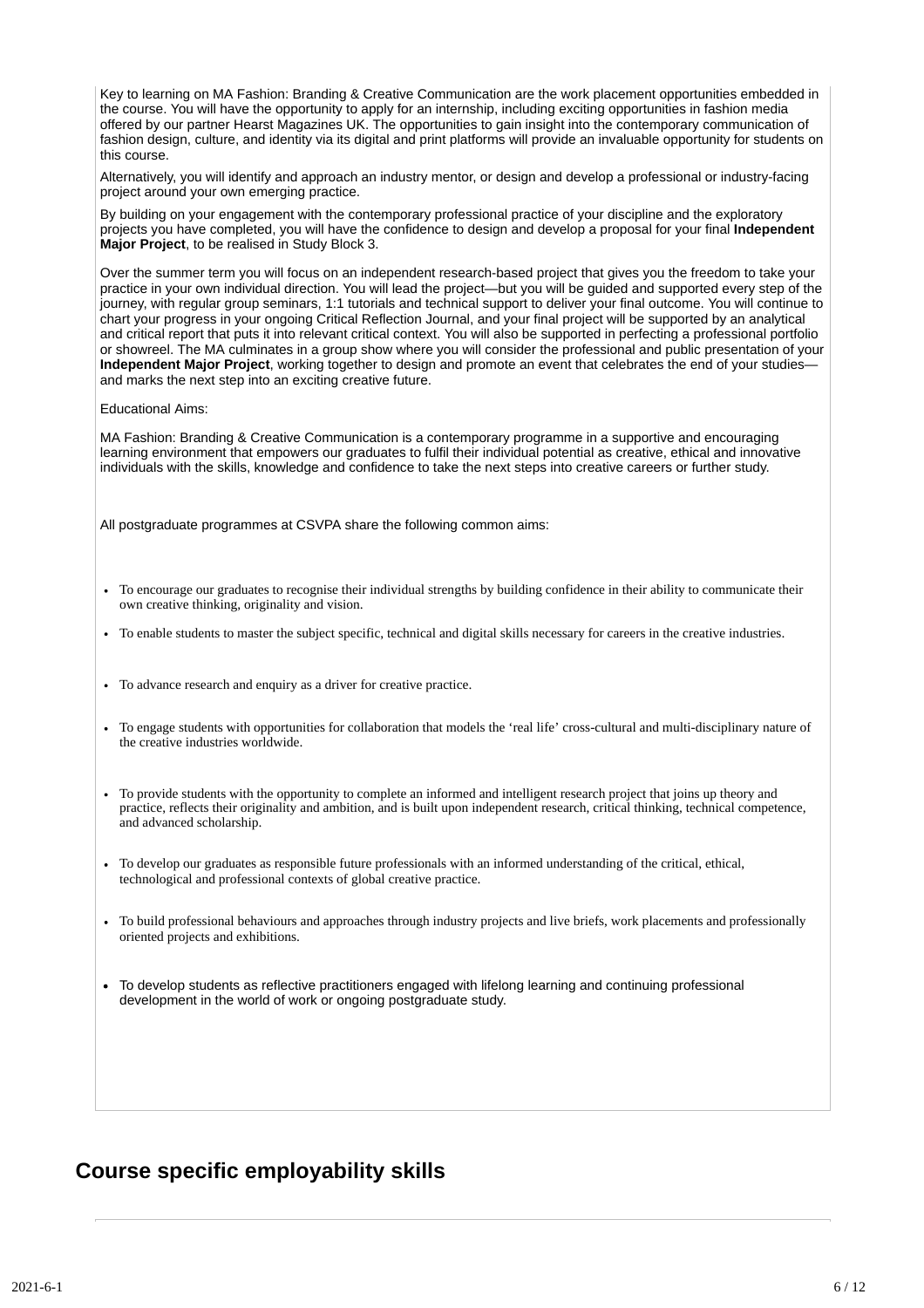#### **Career Management Skills**

Reflective practice is encouraged throughout the programme, preparing students as reflective practitioners engaged with continuing professional development in life after education.

The module *Creative Futures* undertaken by all students on CSVPA's MA programmes invites students to look forward, to identify current and possible future careers in their chosen field, and develop enterprise and entrepreneurial thinking. Opportunities for work placements and internships or negotiated independent projects are embedded in the module and represent a unique attraction of the MA course. By identifying, negotiating and undertaking a work placement or industry-related projects, students build career and self-management skills including time and workload management, team-working, and professional presentation. The module is assessed through a series of written professional documents, including proposal/proposition, industryappropriate CV, reflective report, and professional practice log that encourage reflective approach to work and develop written communication skills.

Careers advice is embedded throughout the programme through talks and professional practice workshops from visiting practitioners from a variety of disciplines. The core curriculum is supported by input from practitioners active within the creative industries.

Our partnerships with Hearst Magazines UK and other commercial organisations are intended to support the development of career management skills through exposure to industry practices, diverse roles in art and design in the contemporary creative industries, feedback and mentoring, and insight into the professional applications of art and design in the media and communication industries.

#### **Professional Standards**

From the start students are expected to approach our MA programmes with professional standards and adhere to a code of practice which reflects the college's expectations around timekeeping, attendance and absences.

As a minimum we expect:

- Regular (recorded) attendance (minimum of 85%)
- Punctuality
- Respect for all learners regardless of background or culture  $\bullet$
- Professional standards of behaviour in the MA studio and workshops
- Appropriate communication in person and in digital forms
- Independent time and workload management

Activities during induction week and the first weeks of the programme are designed to build cohort identity and a community of practice, embedding professional values of respect, consideration and cultural awareness and sensitivity pertinent to international working, and are designed to develop our graduates as global citizens.

Our partnerships with Heart Magazines UK and other commercial organisations involve visits to their business HQs, and exposes students to daily life within professional workplaces, introducing and embedding relevant behaviours form the start of the programme.

Global and ethical issues pertinent to the practice of art and design in the creative industries worldwide are central to teaching and learning throughout the programme, particularly in the curriculum and assessment of *Creative Futures*.

Live projects with industry expose students to real world briefs and accompanying demands around timekeeping, deadlines, presentation and client/audience expectations.

The public nature of some collaborative exhibitions require students to act professionally in project management and through commercial negotiations and transactions where appropriate.

### **Career/future study opportunities**

The course provides students with the experience and expertise to pursue career possibilities in the expanding field of fashion communications, events, art direction, media and editorial, graphic communication, branding and promotion.

Career advice is embedded throughout the programme. Teaching and Learning is provided by a team of experienced HE staff and supported by Visiting Lecturers in practice and/or industry, working in the fields of graphic design, fashion design, promotion and retail, promotional branding and media, illustration, animation, and design research.

Industry-set briefs give students experience of responding to live briefs, and have included briefs set by a digital design/branding agency, and a motion graphics/tv company, fashion magazine and media organisation, and contemporary digital fashion brand.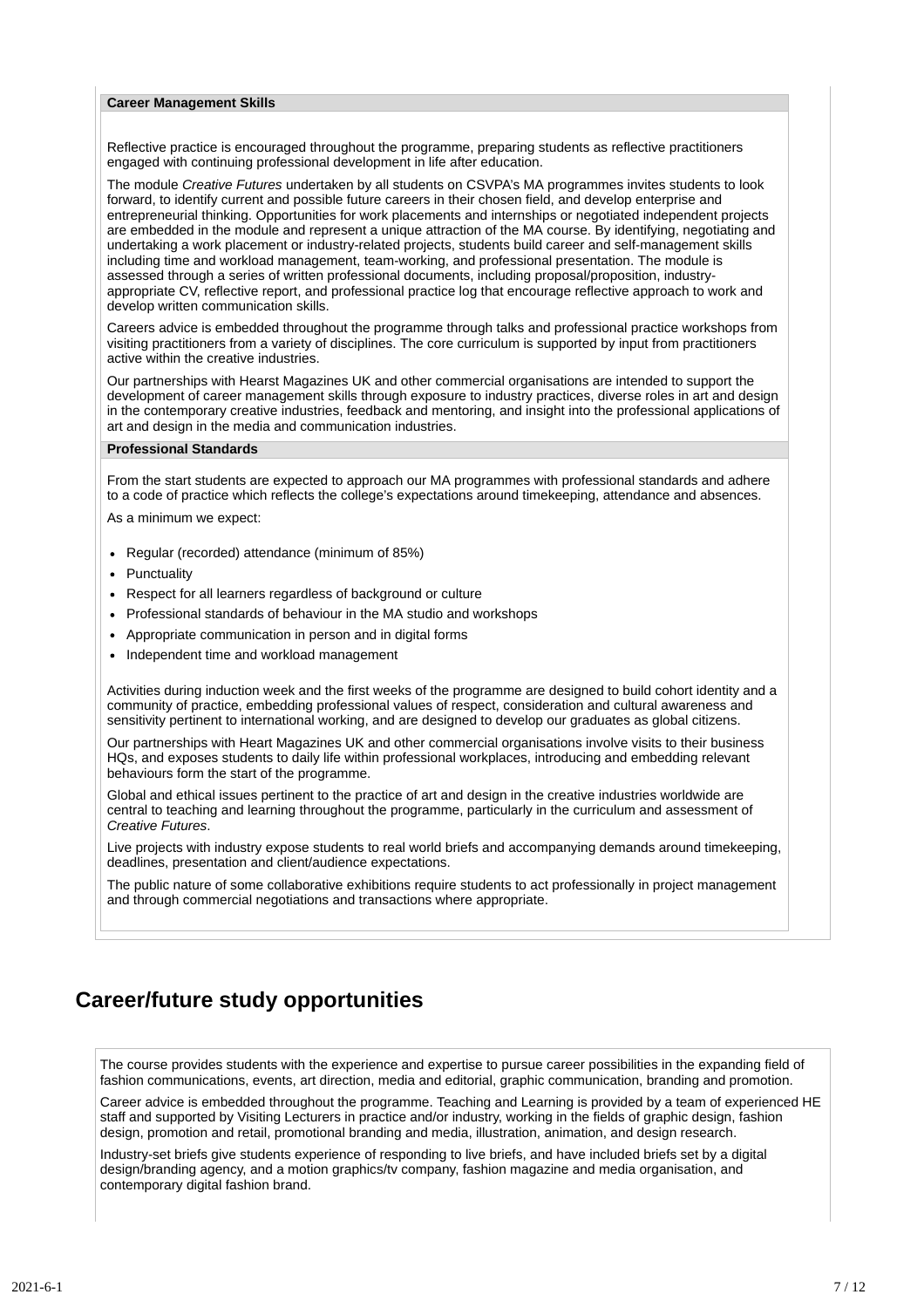1:1s provide students with advice on preparing for careers, while visiting speakers share their own career histories and advice on getting into relevant industries. Workshops enable students to develop professional skills necessary for their chosen careers. Visiting Lecturers have included Fashion Director and Creative Director from *ELLE* magazine; interactive media and digital app designer; digital illustrator; digital content producer; fashion designers and brand consultants.

Our embedded work placements encourage students to research and identify a variety of opportunities in the fashion industry.

The programme's emphasis on self-directed learning, research-informed practice, and the development of advanced research skills and methodologies prepares students for the pursuit of further study and research degrees at postgraduate level.

### **Structure of Course Delivery**

### **Course Assessment Strategy**

Our MA programmes at CSVPA use both formative assessment and summative assessment to support students' success.

**Formative assessment** (assessment for learning) provides opportunities for students to identify their strengths and weakness, and focus on areas to work on. Formative assessment is carried out throughout the programme, and is an integral part of weekly seminars, tutorials and review of portfolio and reflective journals. Formative feedback and developmental 'feedforward' is delivered through regular peer review, group crits and 1:1s, as well as more formally at the end of projects. Key skills of self-reflection, communication and interpersonal abilities are developed through these sessions that are both tutor and progressively student-led. All students are required to present, listen and feed back to their peers. Formative assessment within each module provides guidance, direction and support as individual approaches to project work are developed towards the submission for summative assessment at the completion of each module. Feedback provided is designed to guide deep understanding of student's individual progress against the aims of each module—and the course in general. All students are required to keep an ongoing log of all feedback as part of the reflective journals, and submit this in support of project work at assessment points.

**Summative assessment** is carried out at the end of each module and is based on the extent to which the student has met the module Learning Outcomes; comments, indicative grades mapped against assessment criteria and developmental feedback is provided alongside the numerical grade. Summative assessment is intended to identify what has been learned (assessment of learning) and therefore assessed marks count toward the module grade awarded. The assessment strategy and criteria are clearly described in every written brief and mapped appropriately to the module Learning Outcomes. Assessment criteria are additionally communicated at each project briefing and mid-point review.

Assessment for the MA takes many forms. For all modules, a portfolio of assessment is required, that may consist of a number of different elements that record and measure student engagement with teaching and learning activities. Portfolio assessments are designed to be holistic in order to encourage deep learning and in recognition of the independent learning necessary at MA-level.

**Portfolio of assessments.** A portfolio of assessment is a body of work created in response to the learning activities undertaken throughout a module, and demonstrates engagement with, and fulfilment of module and course Learning Outcomes. As a body of work it records and reflects a wide variety of skills, tasks and abilities that present a holistic view of student engagement, offering a developmental record of learning, and a platform for further study.

A portfolio of assessment may include:

- Practical creative project outputs and visual summaries
- Evidence of exhibitions or presentations
- Proposals for future research
- Evidence of primary and secondary research
- Concept, mood and research boards
- Technical dossiers
- Reflective journals
- Design development work
- **Sketchbooks**
- Written context or project reports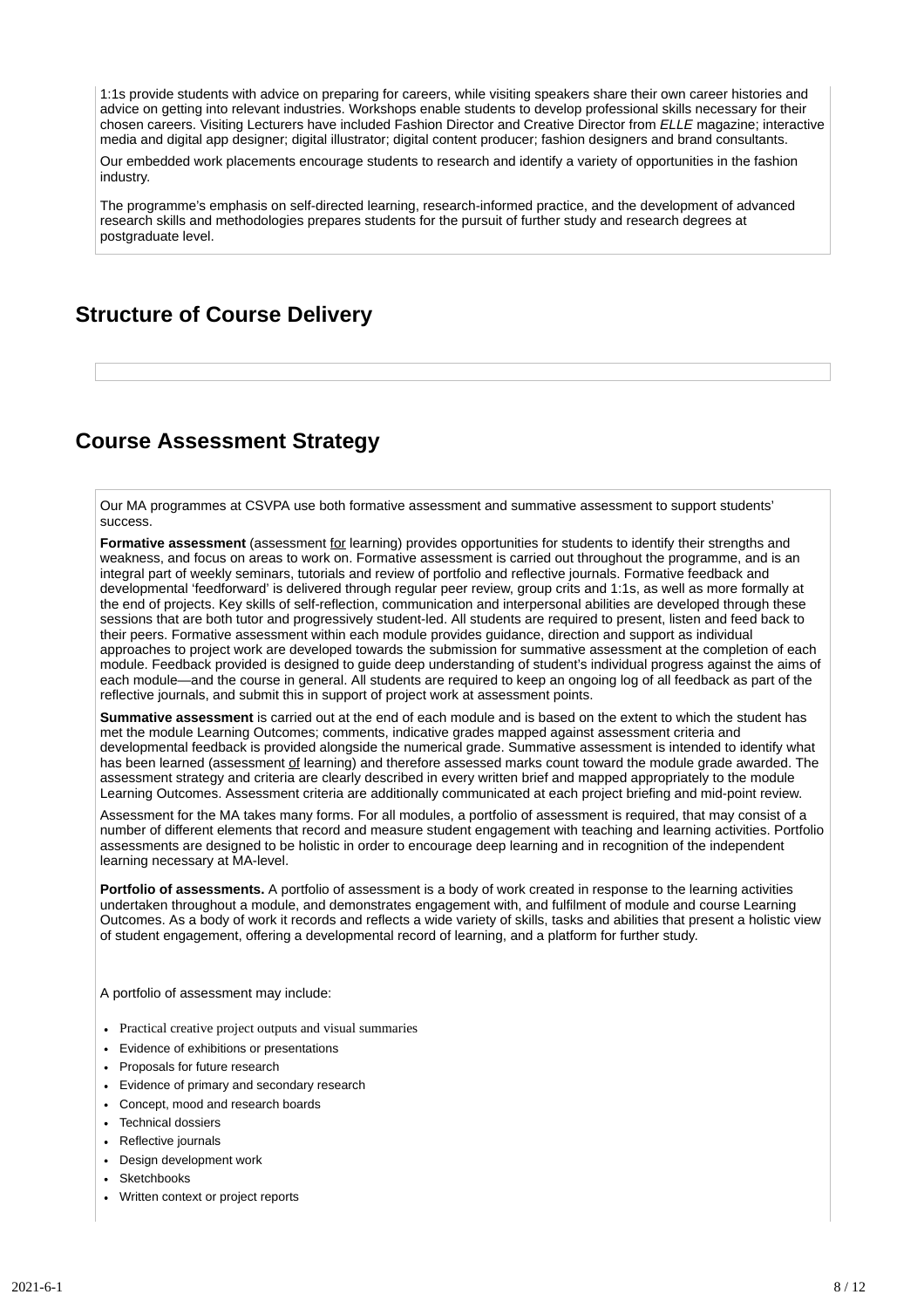- Oral presentations
- Critical essays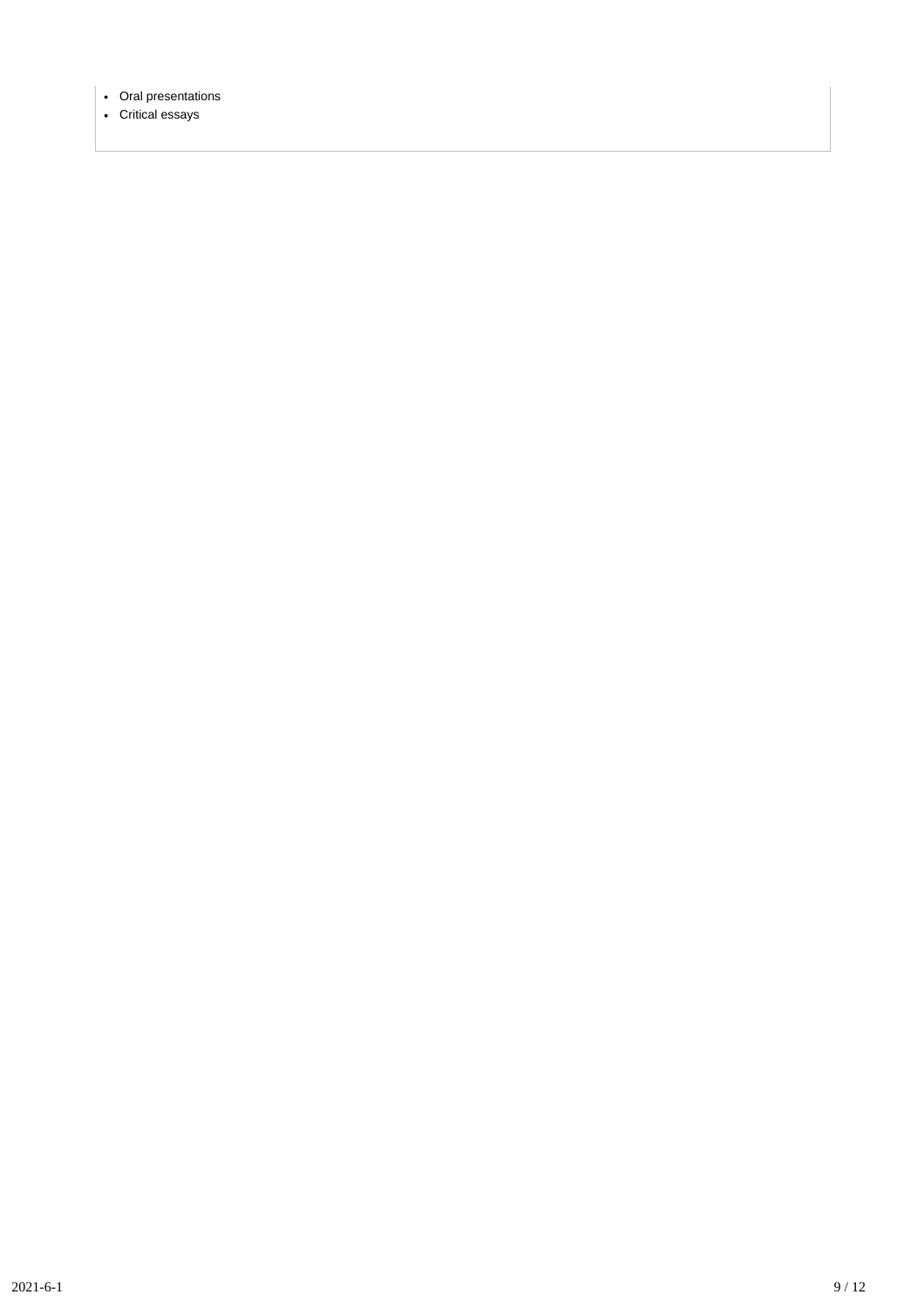## **Legacy TPA table**

| <b>Module</b> |                          |                                         |               |                 | <b>Compulsory</b> | <b>Assessment</b> |            |                | <b>Contributing towards the Learning</b>        | <b>Outcomes</b> |            |            |            |
|---------------|--------------------------|-----------------------------------------|---------------|-----------------|-------------------|-------------------|------------|----------------|-------------------------------------------------|-----------------|------------|------------|------------|
| Code          | Level                    | <b>Module Name</b>                      | <b>Credit</b> | <b>Semester</b> | (C)               | methods*          |            |                | (Taught $(T)$ , Practised $(P)$ and/or Assessed | (A))            |            |            |            |
|               |                          |                                         |               | 1/2/3           | Option<br>(O)     |                   | 1          | $\overline{2}$ | 3                                               | 4               | 5          | 6          |            |
| <b>FAB710</b> | 7                        | Image + Identity                        | 40            |                 | C                 | PO.               | <b>TPA</b> | <b>TPA</b>     | ТP                                              | <b>TPA</b>      | <b>TP</b>  | ТP         | ТP         |
|               |                          |                                         |               |                 |                   |                   |            |                |                                                 |                 |            |            |            |
| AD720         | $\overline{ }$           | Research<br>Practice                    | 20            |                 | C                 | PO. ES            | <b>TPA</b> |                | <b>TPA</b>                                      | ТP              | <b>TPA</b> | TP         | <b>TP</b>  |
| <b>FAB730</b> | 7                        | Communication,<br>Event &<br>Experience | 40            | 2               | C                 | <b>PO</b>         | <b>TPA</b> | <b>TPA</b>     | ТP                                              | <b>TPA</b>      | <b>TP</b>  | <b>TPA</b> |            |
| AD740         | $\overline{\phantom{0}}$ | Creative<br><b>Futures</b>              | 20            | 2               | С                 | PO. RE            | <b>TPA</b> |                | <b>TPA</b>                                      | <b>TPA</b>      | <b>TPA</b> |            | <b>TPA</b> |
| AD750         | ⇁                        | Independent<br><b>Major Project</b>     | 60            | 3               | C                 | PO. ES            | <b>TPA</b> | <b>TPA</b>     | <b>TPA</b>                                      | <b>TPA</b>      | <b>TPA</b> | <b>TPA</b> | <b>TPA</b> |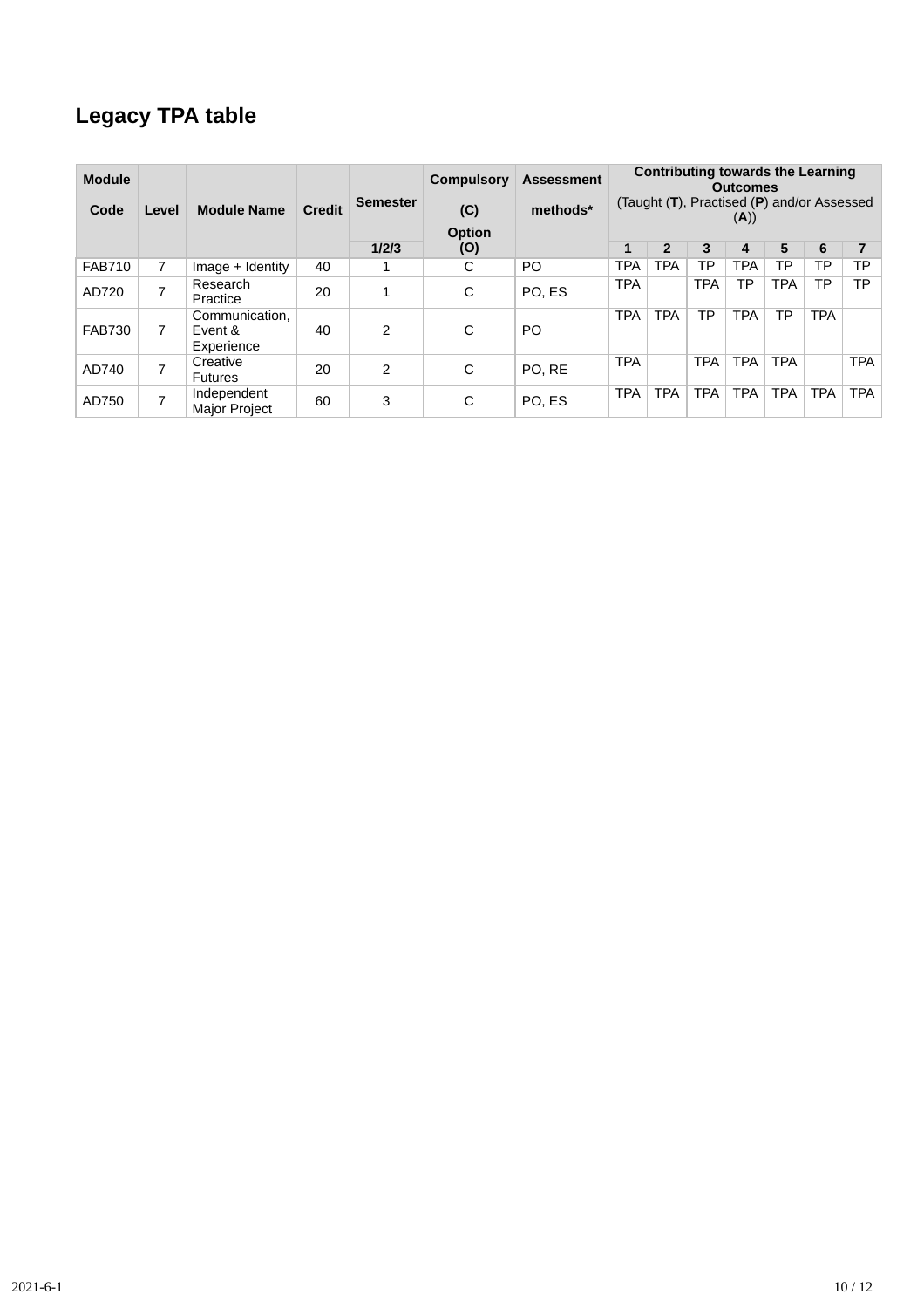## **Assessment Criteria**

| Learning<br><b>Outcome</b>                                                                                                                                                                                                       | <b>Assessment Criteria</b>                                                                                       | <b>Distinction 70-</b><br>100%                                                                                                                                                 | Pass 50-69%                                                                                                                            | Fail - below 50%                                                                                                                                                        |
|----------------------------------------------------------------------------------------------------------------------------------------------------------------------------------------------------------------------------------|------------------------------------------------------------------------------------------------------------------|--------------------------------------------------------------------------------------------------------------------------------------------------------------------------------|----------------------------------------------------------------------------------------------------------------------------------------|-------------------------------------------------------------------------------------------------------------------------------------------------------------------------|
| 1. Conduct<br>independent<br>research and<br>apply critical<br>methodologies<br>and scholarship to<br>advance your<br>practice                                                                                                   | Depth and breadth of<br>research generated<br>and applied through<br>appropriate critical<br>methodology.        | Outcomes result<br>from in-depth and<br>focused original<br>research produced<br>through dynamic<br>inter-disciplinary<br>methodologies.                                       | Outcomes are<br>supported by<br>independent<br>exploratory<br>research and<br>application of<br>productive critical<br>methodologies.  | Research is shallow<br>or indiscriminate,<br>with weak or<br>inappropriate<br>methodology.<br>Outcomes do not<br>demonstrate<br>appropriate<br>scholarship.             |
| 2. Master and<br>deploy the<br>necessary<br>specialist and<br>technical skills to<br>realise and<br>present outputs in<br>an appropriate<br>format and to<br>professional<br>standards.                                          | Level of skill<br>demonstrated in the<br>production and<br>presentation of outputs<br>(visual/material/written). | Outcome displays<br>technical mastery of<br>specialist skills<br>approaching<br>professional,<br>commercial or<br>publishable<br>standards.                                    | Outcome displays<br>competent<br>application of<br>subject-specific<br>skills and methods<br>appropriate to its<br>aims.               | Subject-specific<br>skills and processes<br>are under-<br>developed, resulting<br>in outcomes that<br>lack resolution, care<br>or skilled<br>application.               |
| 3. Develop a<br>critical framework<br>for your creative<br>activity informed<br>by current issues<br>and debates<br>shaping the<br>practice of art and<br>design.                                                                | Strength, clarity and<br>currency of critical<br>framework.                                                      | Creative activity<br>produced within a<br>rigorous critical,<br>conceptual and<br>theoretical<br>framework<br>generated in<br>response to<br>research-informed<br>practice.    | Creative activity<br>clearly supported by<br>a critical structure<br>informed by current<br>scholarship.                               | Lacks sufficient<br>critical scaffold to<br>support creative<br>activity. Activity<br>lacks purpose or<br>relevance within<br>contemporary<br>disciplinary<br>contexts. |
| 4. Critically<br>appraise<br>information,<br>methods,<br>practices or<br>arguments as the<br>basis for<br>innovative<br>approaches to<br>complex problem-<br>solving and<br>speculative and/or<br>real world<br>problem-setting. | Evidence of critical<br>judgement as driver for<br>development of<br>creative solutions.                         | Demonstrates clear<br>and sustained<br>application of critical<br>judgement to drive<br>development of<br>innovative solutions.                                                | Demonstrates good<br>attempt to evaluate<br>relevant sources<br>and apply<br>judgement in the<br>development of<br>creative solutions. | Judgement is weak<br>or sporadic, with no<br>clear evidence of a<br>relationship<br>between critical<br>evaluation and<br>creative process.                             |
| 5. Communicate<br>complex<br>information,<br>persuasive<br>argument and<br>clear intention in<br>appropriate visual,<br>material, oral and<br>written forms.                                                                     | Ability to communicate<br>complex ideas,<br>argument or intention in<br>appropriate form.                        | Communication is<br>persuasive, succinct<br>and delivered with<br>purpose. Displays<br>sophisticated<br>mastery of<br>conventions and<br>style appropriate to<br>the audience. | Communication is<br>clear, organised<br>and tailored to the<br>output or task.<br>Displays competent<br>execution and<br>delivery.     | Communication is<br>confused or lacking<br>focus. Intended<br>meaning or purpose<br>is unclear.                                                                         |
| 6. Articulate a high<br>level of individual<br>ambition,<br>originality and<br>entrepreneurial<br>vision within your                                                                                                             | Level of ambition,<br>originality, and informed<br>vision.                                                       | Highly ambitious<br>and original vision<br>argued with<br>purpose, and<br>deliberately<br>positioned in critical                                                               | Describes and<br>communicates<br>individual ambition<br>informed by<br>disciplinary debates                                            | Little evidence of<br>autonomous<br>approach. May<br>show awareness of<br>disciplinary<br>conventions, but                                                              |